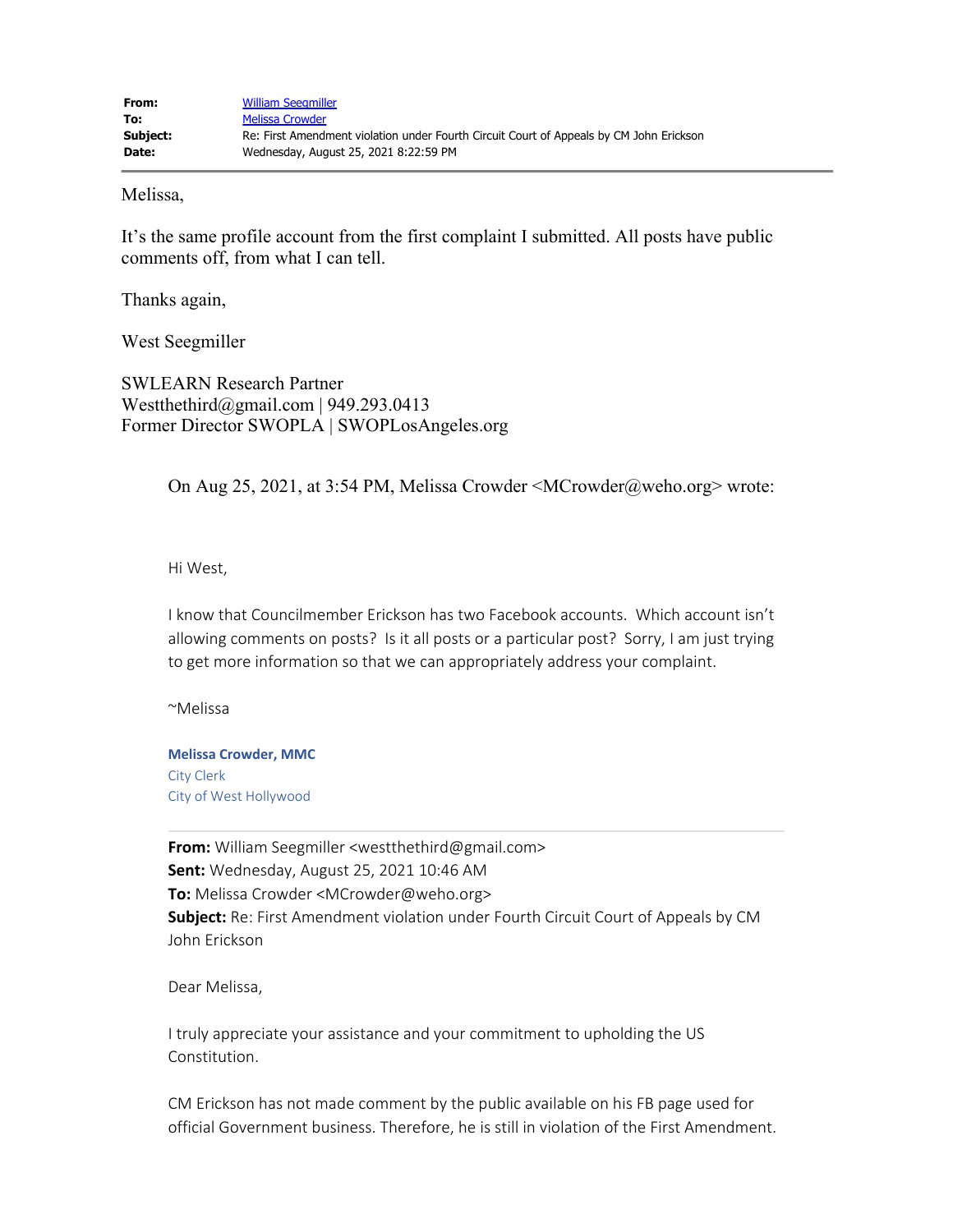CM Erickson is knowingly violating the law, and failed to adequately remedy the violation after it was submitted to the City Attorney.

Please understand that the principle is important, it's not just a petty Online spat.

Thereby I am requesting all comments from the public be allowed, and that a formal issuance of violation be delivered to CM Erickson, and a copy sent to me for public record.

All the best,

West Seegmiller

SWLEARN Research Partner [Westthethird@gmail.com](mailto:Westthethird@gmail.com) | 949.293.0413 Former Director SWOPLA | SWOPLosAngeles.org

> On Aug 12, 2021, at 7:23 AM, William Seegmiller [<westthethird@gmail.com](mailto:westthethird@gmail.com)> wrote:

Dear Melissa,

Thank you kindly for your quick response and for this appropriate remedy.

I appreciate your very valued time!

All the best West Seegmiller SWLEARN Research Partner [Westthethird@gmail.com](mailto:Westthethird@gmail.com) | 949.293.0413 Former Director SWOPLA | SWOPLosAngeles.org

> On Aug 11, 2021, at 5:24 PM, Melissa Crowder [<MCrowder@weho.org](mailto:MCrowder@weho.org)> wrote:

Good afternoon Mr. Seegmiller,

I am following-up on your email below. Please note that the comments have been enabled on the post on Councilmember Erickson's Facebook page.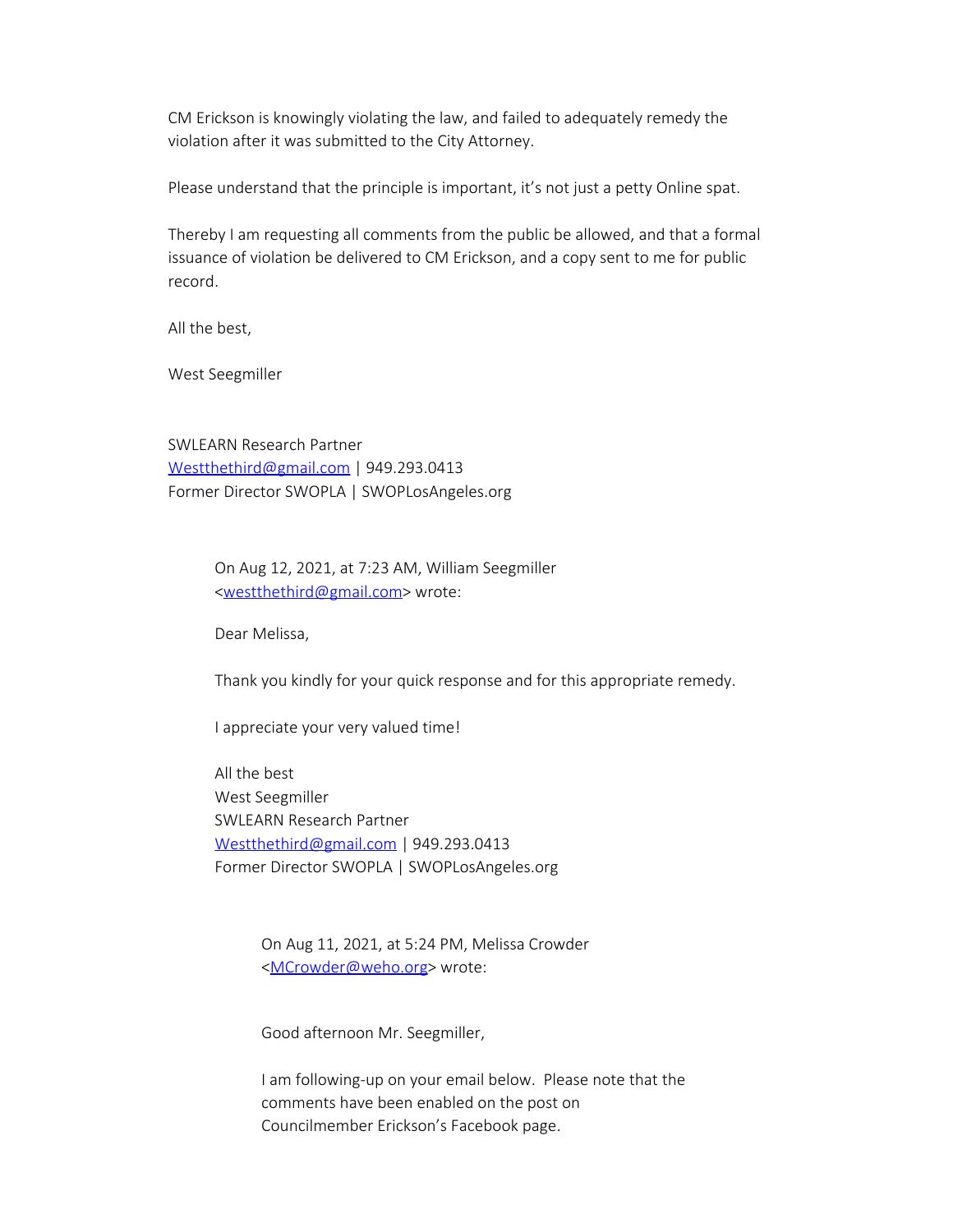Best, ~Melissa

**Melissa Crowder, MMC** City Clerk City of West Hollywood

**From:** William Seegmiller <**westthethird@gmail.com> Sent:** Saturday, August 7, 2021 12:36 AM **To:** Melissa Crowder <**[MCrowder@weho.org](mailto:MCrowder@weho.org)> Cc:** City Council Web Email Address [<council@weho.org](mailto:council@weho.org)>; [mayor@weho.org](mailto:mayor@weho.org) **Subject:** First Amendment violation under Fourth Circuit Court of Appeals by CM John Erickson

**CAUTION - EXTERNAL SENDER.** Please do not click links or open attachments unless you recognize the source of this email and know the content is safe.

Dear Melissa,

Congratulations on your well deserved new position!

This message is to notify you of a serious violation of First Amendment protections of free speech committed by Councilmember John Erickson.

On Thursday Aug 5th, Councilmen Erickson removed me from his Facebook

page [https://m.facebook.com/profile.php?](https://gcc02.safelinks.protection.outlook.com/?url=https%3A%2F%2Fm.facebook.com%2Fprofile.php%3Fid%3D69200647%26ref%3Dcontent_filter&data=04%7C01%7CMCrowder%40weho.org%7Ce0e2ed280cc84620f69908d96840cb5d%7C0432d4aa7c0a41beaa40f696e053e546%7C0%7C0%7C637655449783735662%7CUnknown%7CTWFpbGZsb3d8eyJWIjoiMC4wLjAwMDAiLCJQIjoiV2luMzIiLCJBTiI6Ik1haWwiLCJXVCI6Mn0%3D%7C1000&sdata=kbOndMkY97vxXvTNdebaVNz7IOPMbq%2BFPIgHcB9JG6Y%3D&reserved=0)

[id=69200647](https://gcc02.safelinks.protection.outlook.com/?url=https%3A%2F%2Fm.facebook.com%2Fprofile.php%3Fid%3D69200647%26ref%3Dcontent_filter&data=04%7C01%7CMCrowder%40weho.org%7Ce0e2ed280cc84620f69908d96840cb5d%7C0432d4aa7c0a41beaa40f696e053e546%7C0%7C0%7C637655449783735662%7CUnknown%7CTWFpbGZsb3d8eyJWIjoiMC4wLjAwMDAiLCJQIjoiV2luMzIiLCJBTiI6Ik1haWwiLCJXVCI6Mn0%3D%7C1000&sdata=kbOndMkY97vxXvTNdebaVNz7IOPMbq%2BFPIgHcB9JG6Y%3D&reserved=0)), thereby disabling my ability to comment. This is in clear violation of my Constitutionally protected right to engage in public dialogue on a Elected Official's media platform, as determined by the Fourth Circuit Court of Appeals

From the ACLU:

"Specifically, the court recognized that when a public official uses a Facebook page as a tool of governance — that is, when she uses it to inform the public about her government work, solicits